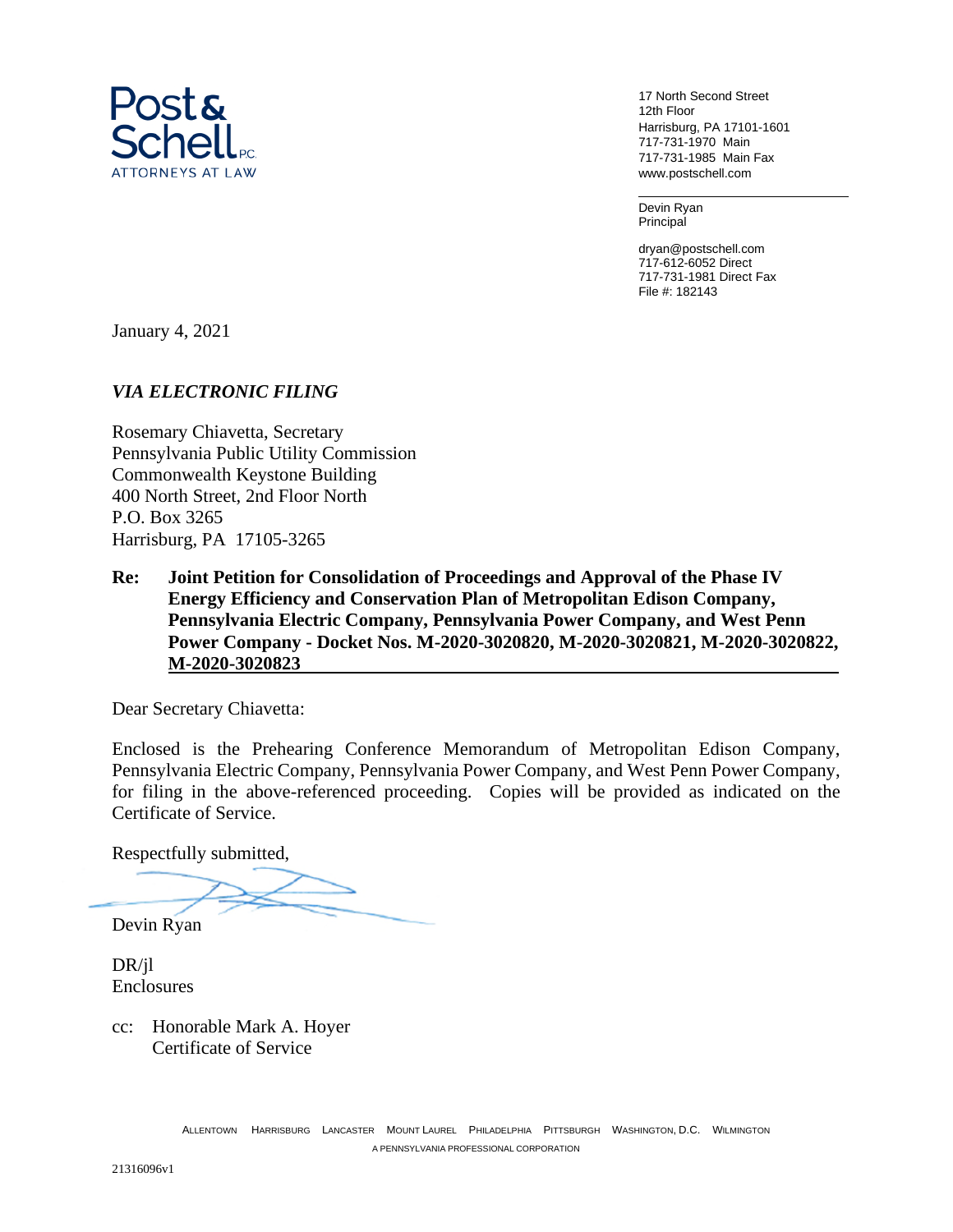## **CERTIFICATE OF SERVICE**

I hereby certify that a true and correct copy of the foregoing has been served upon the following persons, in the manner indicated, in accordance with the requirements of 52 Pa. Code § 1.54 (relating to service by a participant).

## **VIA E-MAIL**

Erin K. Fure Office of Small Business Advocate 555 Walnut Street, 1<sup>st</sup> Floor Forum Place Harrisburg, PA 17101 E-mail: efure@pa.gov

Christy M. Appleby, Esquire Aron J. Beatty, Esquire Office of Consumer Advocate 555 Walnut Street, 5th Floor Forum Place Harrisburg, PA 17101 E-mail: CAppleby@paoca.org E-mail: ABeatty@paoca.org

John W. Sweet, Esquire Elizabeth R. Marx, Esquire Ria M. Pereira, Esquire 118 Locust Street Harrisburg, PA 17101 E-mail: pulp@palegalaid.net *CAUSE-PA* 

Joseph L. Vullo, Esquire 1460 Wyoming Avenue Forty Fort, PA 18704 E-mail: jlvullo@bvrrlaw.com *CAAP*

Devin T. Ryan

Date: January 4,  $2021$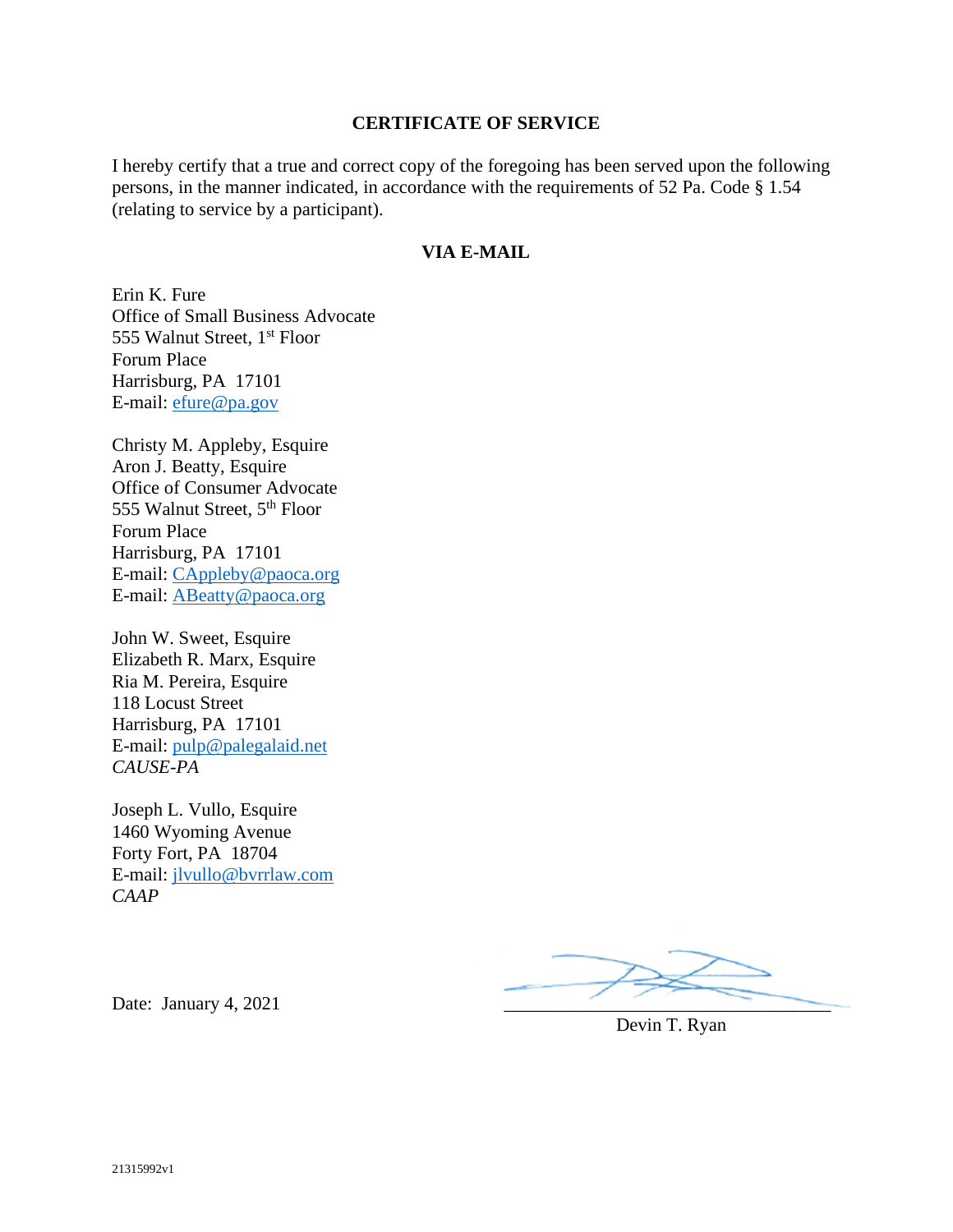## **BEFORE THE PENNSYLVANIA PUBLIC UTILITY COMMISSION**

| Joint Petition for Consolidation of            |                |                            |
|------------------------------------------------|----------------|----------------------------|
| Proceedings and Approval of the Phase IV       |                | Docket Nos. M-2020-3020820 |
| <b>Energy Efficiency and Conservation Plan</b> | $\ddot{\cdot}$ | M-2020-3020821             |
| of Metropolitan Edison Company,                | $\ddot{\cdot}$ | M-2020-3020822             |
| Pennsylvania Electric Company,                 | $\ddot{\cdot}$ | M-2020-3020823             |
| Pennsylvania Power Company, and West           | $\ddot{\cdot}$ |                            |
| <b>Penn Power Company</b>                      |                |                            |

## **PREHEARING CONFERENCE MEMORANDUM OF METROPOLITAN EDISON COMPANY, PENNSYLVANIA ELECTRIC COMPANY, PENNSYLVANIA POWER COMPANY, AND WEST PENN POWER COMPANY**

#### **TO DEPUTY CHIEF ADMINISTRATIVE LAW JUDGE MARK A. HOYER:**

Pursuant to 52 Pa. Code § 5.222(d) and the Prehearing Conference Order dated December 30, 2020, Metropolitan Edison Company ("Met-Ed"), Pennsylvania Electric Company ("Penelec"), Pennsylvania Power Company ("Penn Power"), and West Penn Power Company ("West Penn") (collectively, the "Companies") hereby submit this Prehearing Conference Memorandum.

## **I. BACKGROUND**

On November 30, 2020, the Companies filed the above-captioned Joint Petition with the Pennsylvania Public Utility Commission ("Commission"). This filing was made pursuant to Act 129 of 2008 ("Act 129"), P.L. 1592, 66 Pa. C.S. §§ 2806.1 and 2806.2, and the Commission's Implementation Order entered on June 18, 2020.<sup>1</sup>

In its Petition, the Companies requested Commission approval of the Companies' Phase IV Energy Efficiency and Conservation ("EE&C") Plan ("Phase IV Plan"). The Phase IV Plan includes a suite of programs that are designed to meet the additional consumption

<sup>1</sup> *Energy Efficiency and Conservation Program*, Docket No. M-2020-3015228 (Implementation Order entered June 18, 2020) ("*Implementation Order*").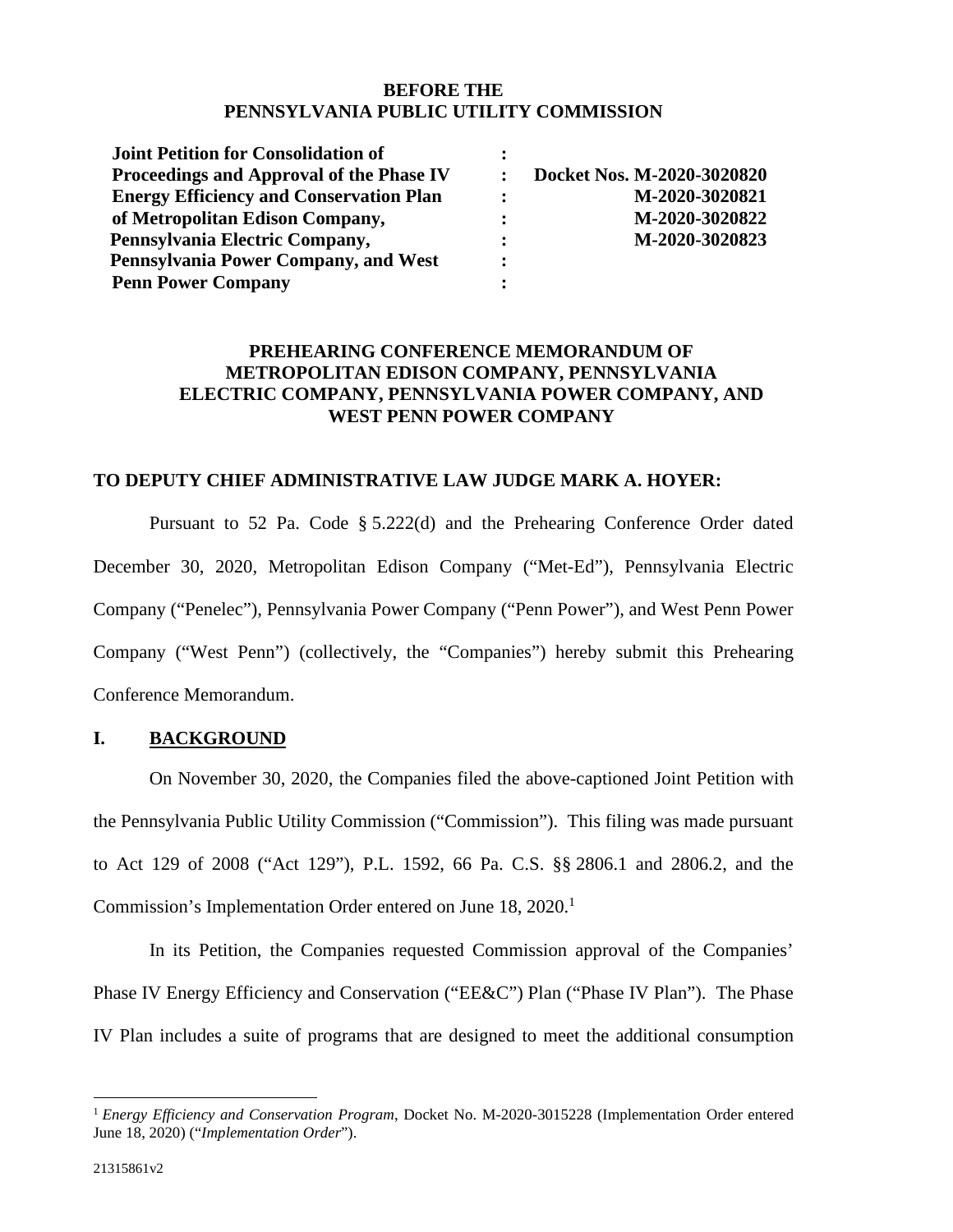reduction targets and coincident peak demand reduction targets adopted by the Commission's Phase IV Implementation Order during the five-year period from June 1, 2021, through May 31, 2026 ("Phase IV Period").

On December 11, 2020, the Coalition for Affordable Utility Services and Energy Efficiency in Pennsylvania ("CAUSE-PA") filed a Petition to Intervene and Answer.

On December 21, 2020, the Community Action Agency of Pennsylvania ("CAAP") filed a Petition to Intervene. Additionally, the Office of Small Business Advocate ("OSBA") filed a Notice of Intervention, Public Statement, Verification, and Notice of Appearance. Further, the Office of Consumer Advocate ("OCA") filed a Notice of Intervention and Public Statement.

On December 30, 2020, a Prehearing Conference Order was issued, which scheduled a prehearing conference for 10:00 AM on January 5, 2021, and directed the parties to file prehearing conference memoranda on or before 2:00 PM on January 4, 2021.

#### **II. SERVICE OF DOCUMENTS**

The Companies' attorneys in this proceeding are John L. Munsch, Esquire, David B. MacGregor, Esquire, and Devin T. Ryan, Esquire. The Companies request that Mr. Ryan be listed as the recipient for service. Mr. Ryan's contact information is provided below:

> Devin T. Ryan (ID # 316602) Post & Schell, P.C. 17 North Second Street, 12th Floor Harrisburg, PA 17101-1601 Phone: 717-612-6052 Fax: 717-731-1985 E-mail: dryan@postschell.com

The Companies also request that Mr. Munsch and Mr. MacGregor be added to any informal e-mail distribution lists in this proceeding. Mr. Munsch's e-mail address is jmunsch@firstenergycorp.com, and Mr. MacGregor's e-mail address is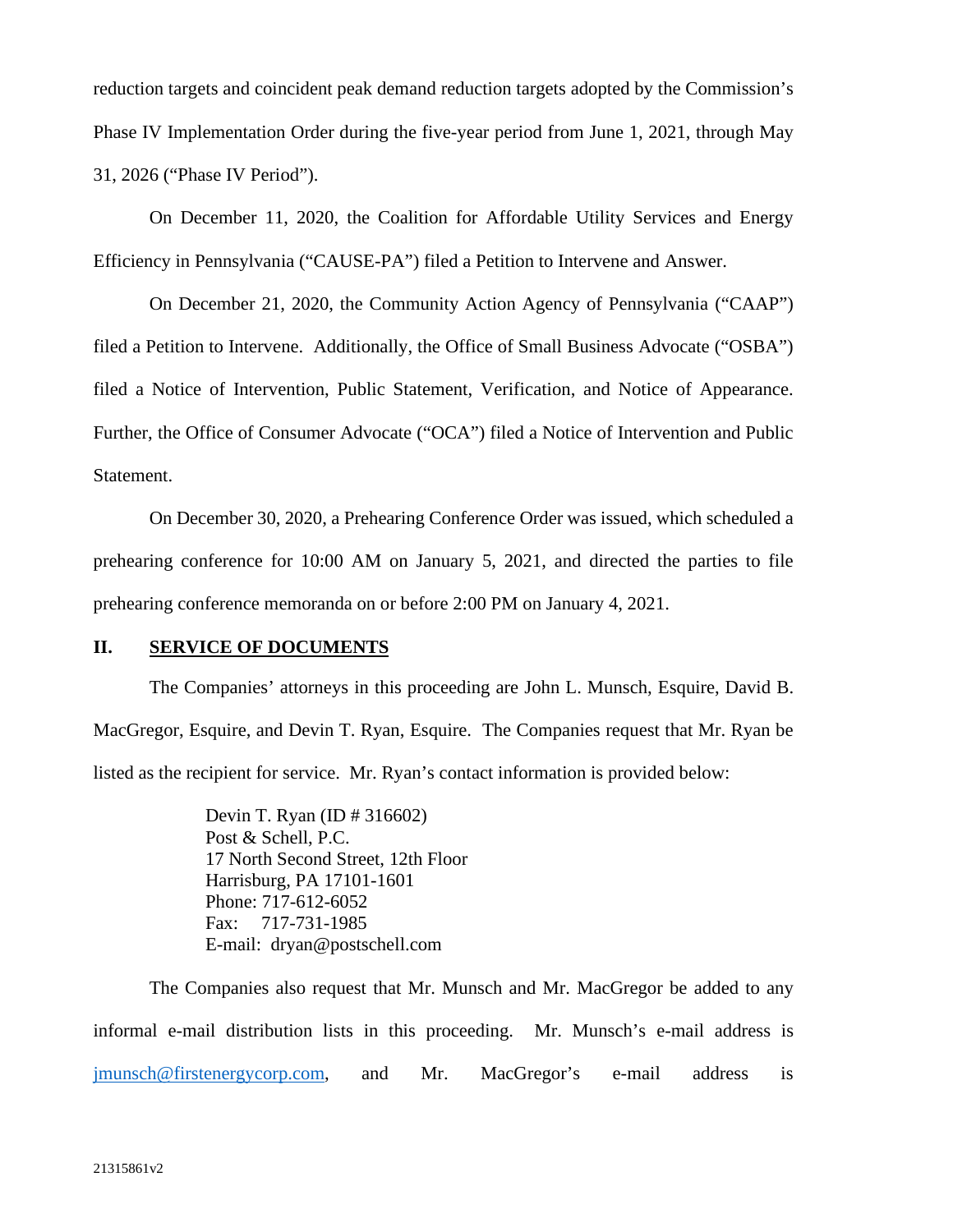dmacgregor@postschell.com. In addition, the Companies agree to receive service of documents electronically in this proceeding.

## **III. WITNESSES AND ISSUES**

A list of witnesses and a description of testimony is provided below. The testimony and related exhibits fully support the Companies' proposed Phase IV Plan and demonstrate that the Plan, including the proposed cost-recovery mechanism, is just, reasonable, and consistent with the requirements of Act 129 and the *Implementation Order*. The Companies reserve the right to call additional witnesses, as necessary, to address issues that may arise during the course of this proceeding.

| <b>Witness</b>                                                                                                                                                                           | <b>Statement</b>                                          | <b>General Subject Matter</b>                                                                                                                                                                                                                      |
|------------------------------------------------------------------------------------------------------------------------------------------------------------------------------------------|-----------------------------------------------------------|----------------------------------------------------------------------------------------------------------------------------------------------------------------------------------------------------------------------------------------------------|
| Kurt E. Turosky<br>Director-Energy Efficiency<br><b>Compliance and Reporting</b><br><b>FirstEnergy Service</b><br>Company<br>76 S. Main Street<br>Akron, OH 44308<br>Phone: 330-384-5847 | Met-Ed/Penelec/Penn<br>Power/West Penn<br>Statement No. 1 | Overview of the Companies, the<br>Phase IV Plan, and the<br>Companies' EE&C Team;<br>Companies' Stakeholder Process;<br>Administration and<br>Implementation of Phase IV Plan;<br>and Companies' Competitive<br><b>Bidding/Contracting Process</b> |
| Edward C. Miller<br>Manager-Compliance and<br>Development<br><b>FirstEnergy Service</b><br>Company<br>800 Cabin Hill Drive<br>Greensburg, PA 15601<br>Phone: 724-838-6119                | Met-Ed/Penelec/Penn<br>Power/West Penn<br>Statement No. 2 | Summary of Phase IV Targets;<br>Details of the Phase IV Plan;<br>Development and<br>Implementation of the Phase IV<br>Plan; and Phase IV Plan's<br>Compliance with Act 129 and<br><b>Commission's Orders</b>                                       |
| Anthony J. Woytko<br>Analyst-Rates and<br><b>Regulatory Affairs</b><br><b>FirstEnergy Service</b><br>Company<br>2800 Pottsville Pike<br>Reading, PA 19605<br>Phone: 610-921-6536         | Met-Ed/Penelec/Penn<br>Power/West Penn<br>Statement No. 3 | <b>Proposed Cost Recovery</b><br>Mechanisms for the Phase IV<br>Plan; Determination of Rates; and<br>Final Cost Recovery of Phase III<br>Plan                                                                                                      |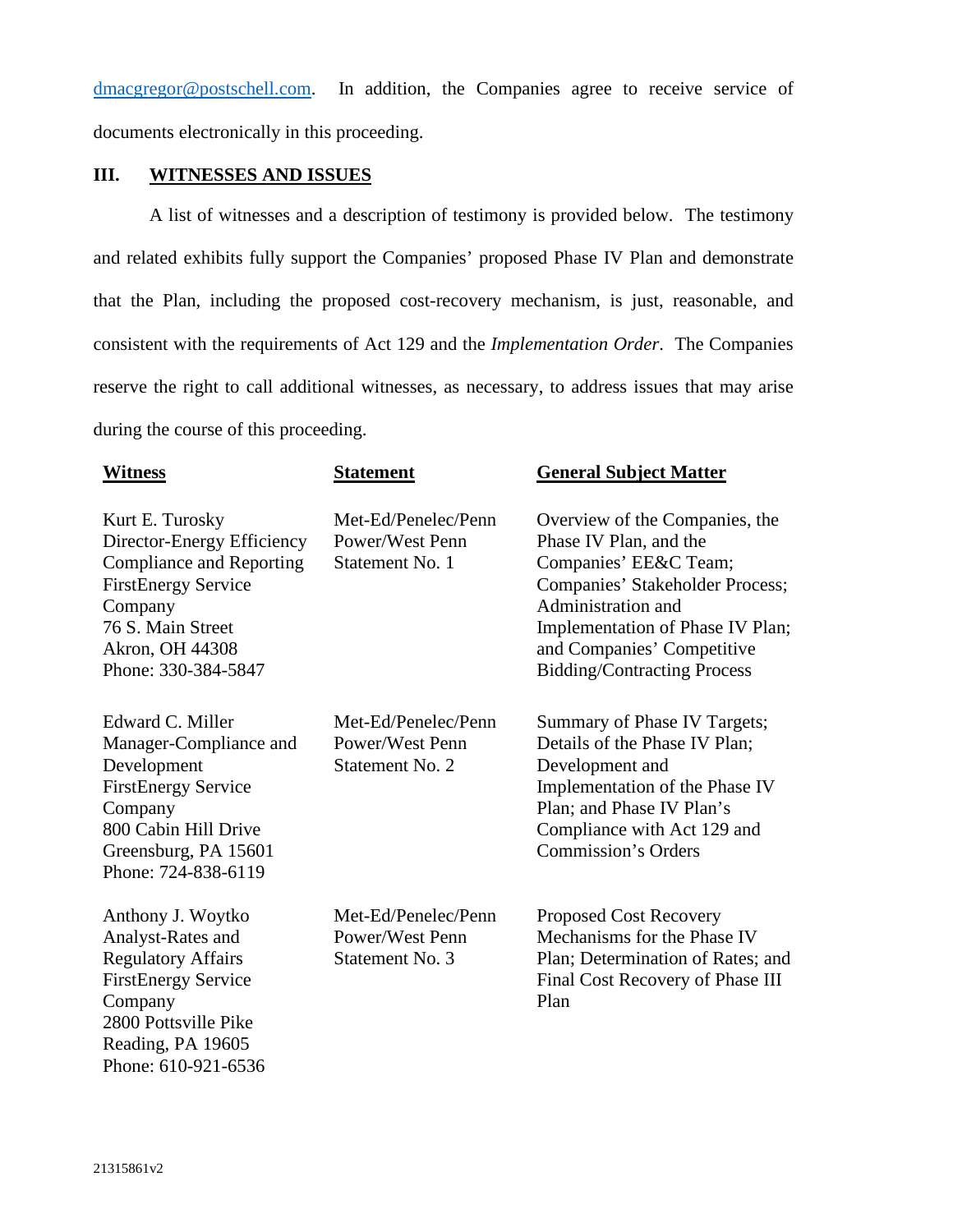# **IV. PROCEDURAL SCHEDULE**

The Companies have conferred with the parties in this proceeding on an appropriate

procedural schedule. Accordingly, the Companies propose the following procedural schedule:

| Other parties' direct testimony | January 13, 2021  |
|---------------------------------|-------------------|
| Rebuttal testimony              | January 21, 2021  |
| Comments                        | January 22, 2021  |
| Hearing                         | January 22, 2021  |
| Main briefs                     | January 29, 2021  |
| Reply comments/revised plan     | February 10, 2021 |
| Record certification            | February 11, 2021 |

The Companies will continue to work with the parties on developing a mutuallyagreeable procedural schedule in advance of the prehearing conference.

# **V. DISCOVERY**

Recognizing the expedited nature of this litigation, the Companies propose the

following modifications to the Commission's procedural rules regarding discovery:

- 1. Answers to written interrogatories shall be served in-hand within five (5) calendar days of service of the interrogatories.
- 2. Objections to interrogatories shall be communicated orally within two (2) calendar days of service of the interrogatories. Unresolved objections shall be served in writing within three (3) calendar days of service of the interrogatories.
- 3. Motions to dismiss objections and/or direct the answering of interrogatories shall be filed within three (3) calendar days of service of the written objections.
- 4. Answers to motions to dismiss objections and/or direct the answering of interrogatories shall be filed within three (3) calendar days of service of such motions.
- 5. Rulings on such motions shall be issued, if possible, within seven (7) calendar days of the filing of the motions.
- 6. Requests for admissions will be deemed admitted unless answered within five (5) calendar days or objected to within three (3) calendar days of service of the requests.
- 7. Any discovery served after 12:00 PM on a Friday will be deemed to have been served on the following business day.
- 8. All discovery due dates be "in-hand." Electronic or fax service on the due date will satisfy the "in-hand" requirement.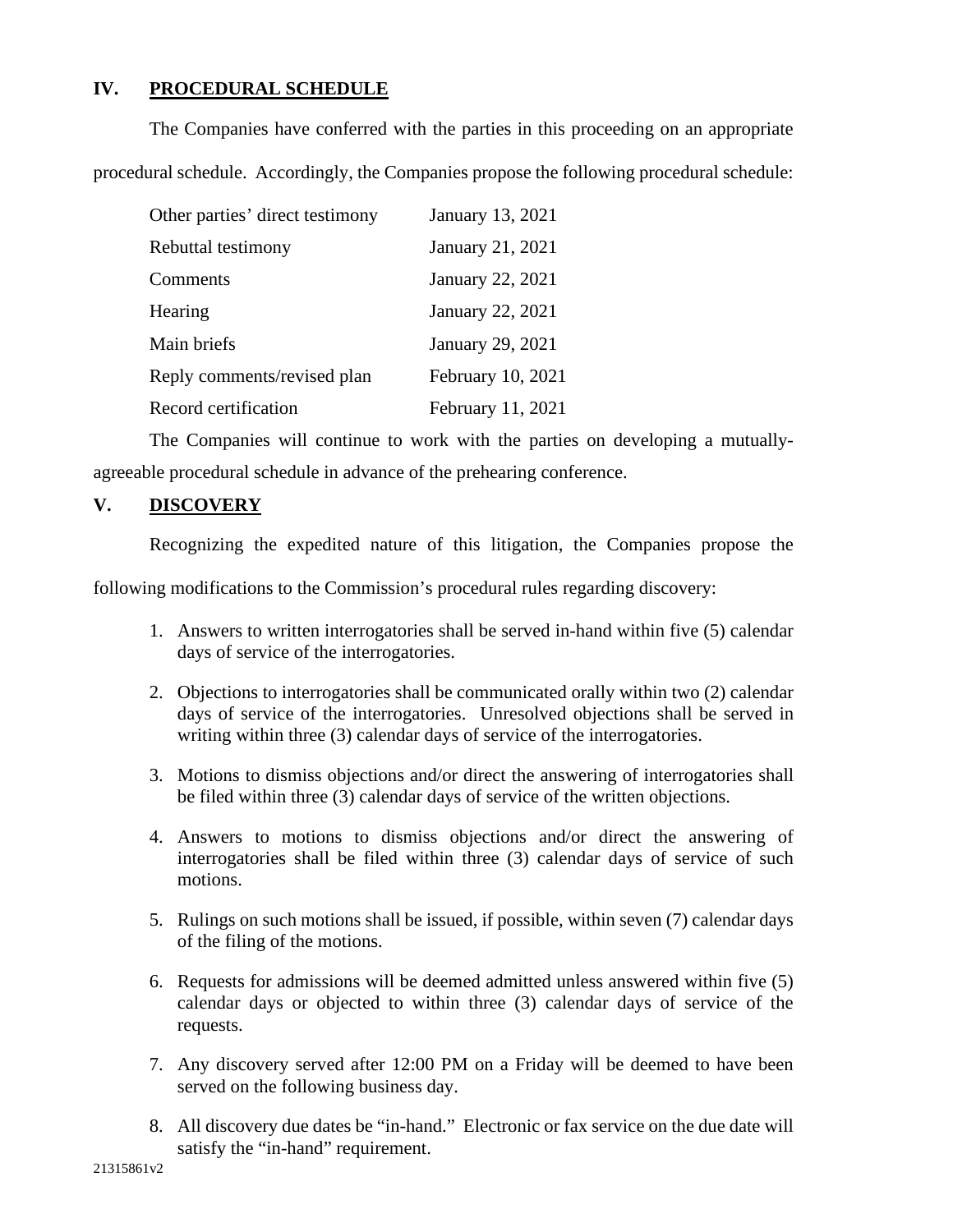Currently, the Companies are not aware of any outstanding discovery disputes; however, the Companies are willing to work with the parties, through informal discovery, to expedite discovery.

#### **VI. PUBLIC INPUT HEARINGS**

The Companies are not aware of any substantial consumer interest with respect to this proceeding. The Companies do not propose that any public input hearings be held absent substantial public interest in this proceeding and specific requests for such hearings.

## **VII. PROTECTION OF CONFIDENTIAL INFORMATION**

If necessary and should the case proceed to hearing, the Companies will timely submit an appropriate Motion for Protective Order.

#### **VIII. CONSOLIDATION**

As explained in the Companies' Joint Petition, the Companies respectfully request that their Phase IV EE&C Plan proceedings at Docket Nos. M-2020-3020820, M-2020-3020821, M-2020-3020822, and M-2020-3020823 be consolidated for purposes of discovery, litigation, and disposition. The Companies' proposed Phase IV Plan covers all of the proposed EE&C programs and measures that are designed to achieve each Company's electric consumption and peak demand reduction targets for Phase IV. The Companies' Phase IV EE&C-C Riders are substantially similar and raise overlapping issues of fact and law.

## **IX. SETTLEMENT**

To date, no formal settlement discussions have been held. However, the Companies will be working with the parties in an effort to resolve this proceeding through settlement.